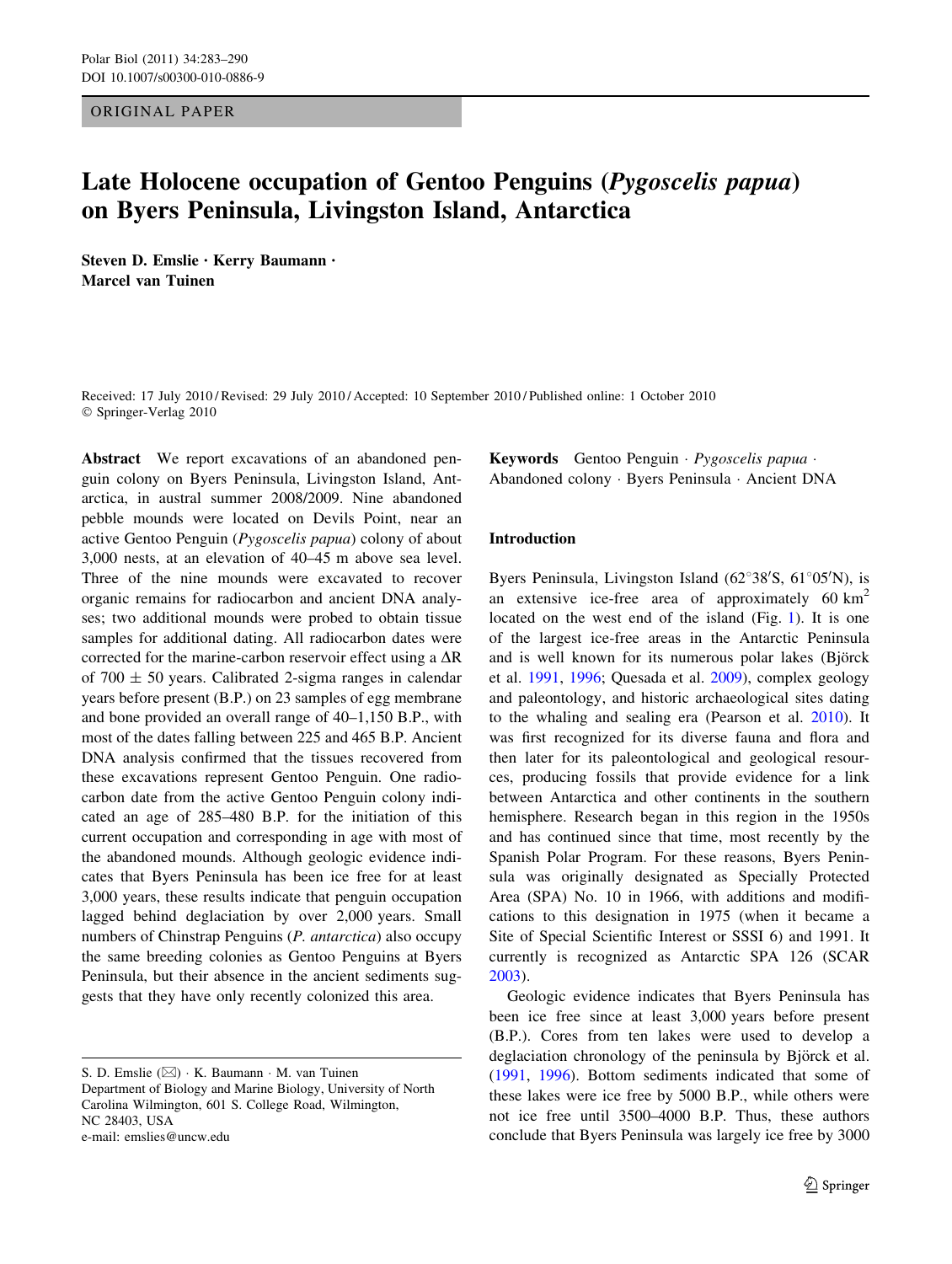<span id="page-1-0"></span>Fig. 1 a Location of Byers Peninsula, Livingston Island (in open square), and within the Antarctic Peninsula (inset, lower left). **b** Detailed view of Byers Peninsula showing the location of the active and abandoned Gentoo Penguin colonies at Devils Point. An additional active colony is located at Lair Point on the north side of the peninsula



B.P. though deglaciation is known to have occurred much earlier, by at least 6000 B.P., in other parts of the peninsula (Ingólfsson et al. [2003](#page-6-0)). The later deglaciation at Byers agrees with other data in the Antarctic Peninsula that indicate a warming trend between 3000 and 4000 B.P. (Ingólfsson et al. [1998](#page-6-0), [2003](#page-6-0)).

The Spanish Polar Program has been operating a base camp at Byers Peninsula since 2000 with a research focus on non-marine aquatic ecosystems. In austral summer 2008/2009, the Spanish program was expanded to include multinational teams of scientists to conduct research at their camp as part of the International Polar Year. To this end, the senior author visited the Spanish camp from 9 to 19 January 2009 to conduct surveys for abandoned penguin colonies and investigate the occupation history of pygoscelid penguins at Byers Peninsula.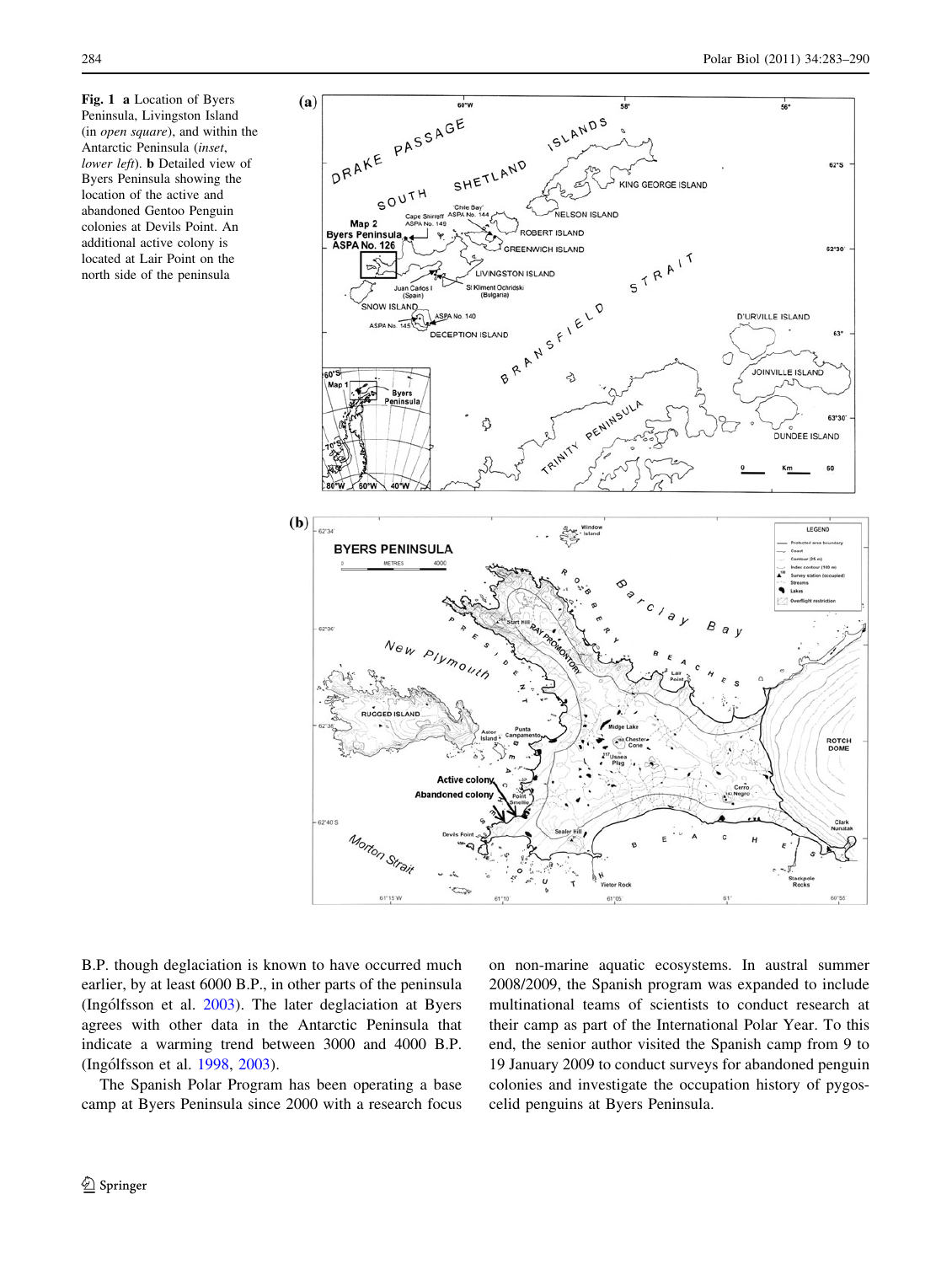#### Materials and methods

### Survey and excavations

In January 2009, the senior author surveyed on foot numerous beaches and terraces on the south side of the peninsula, from Cerro Negro to Devils Point, the west side from Devils Point to Punta Campamento, and the north side of the peninsula from Lair Point to approximately 3 km to the east (Fig. [1](#page-1-0)b). Only two areas were found with active penguin colonies. The largest is a Gentoo Penguin colony on the north side of Devils Point comprised of approximately 3,000 nests divided two subcolonies with one on the beach and the other on a marine terrace above the beach at an elevation of 40–45 m above present sea level. A small number of Chinstrap Penguin nests ( $\sim$  50) were noted in the middle of the lower beach colony of Gentoo Penguins (Andres Barbosa, personal communication). A second active penguin colony of approximately 1,200 Gentoo and 20 Chinstrap Penguin nests was located at Lair Point on the north side of the peninsula.

Extensive surveys of beaches and terraces produced only one area where an abandoned penguin colony was located. This colony is comprised of a series of nine pebble mounds positioned along the north edge of the marine terrace and west of the upper Gentoo Penguin subcolony at Devils Point. These mounds vary in size from 3 to 5 m in diameter and are covered with grass, lichens, and moss indicating abandonment in the past (Fig. 2). Three of these mounds were sampled by placing a  $1 \times 1$  or  $1 \times 0.5$  m pit at the top of the mound and excavating in 5-cm levels to the bottom of the ornithogenic sediments as recognized by a distinct change in soil color and texture. Surface vegetation was carefully removed and saved for replacement at the end of the excavation when the pits were backfilled. All



Fig. 2 View, looking east, of abandoned mounds with mound 2 in foreground, before excavation. The next two mounds beyond mound 2 are where probe samples 1 and 2 were collected, respectively. Mound 1 is located approximately 35 m behind the photographer. The active Gentoo Penguin colony is in the far left background on the same level of marine terrace as the mounds

sediments were screened through 0.64- and 0.32-cm<sup>2</sup>-mesh screens to recover all organic remains. Sediments in the top screen were sorted in the field to recover any organic material (bone, feather, eggshell). All sediments in the lower screen were saved for additional screen washing in the laboratory. A subsample  $(1-2)$  is of the finer sediments that passed through these two screens also was saved for screen washing in the laboratory. At the end of excavations, all sites were backfilled with rocks and any remaining sediments and the surface vegetation replaced.

In addition to these excavations, small test holes or probes were excavated in two other mounds to extract additional organic remains for radiocarbon dating. Probe 1 was placed in the first mound east of mound 2 with organic remains (eggshell membrane) recovered from two levels at 0–10 and 10–20 cm in depth. Probe 2 was placed in the largest mound in the colony, the sixth from the east end. Eggshell membrane, feather, and bone fragments were recovered in this probe at depths of 16, 20, and 40–50 cm. A small section of an eroded exposure on the side of one of the active mounds in the upper subcolony, near the abandoned mounds, was fully exposed with a shovel and sampled.

#### Radiocarbon and ancient DNA analyses

All material for radiocarbon dating was submitted to the University of California, Irvine, Keck Radiocarbon AMS Facility (UCIAMS) for accelerator mass spectrometry (AMS) dating. Each sample was assigned a UCIAMS number. Resulting dates (in radiocarbon years B.P.) were corrected for the marine-carbon reservoir effect using CALIB 5.0.1 with a  $\Delta R = 700 \pm 50$  years (see Emslie [2001](#page-6-0)) and the MARINE04 database (Hughen et al. [2004,](#page-6-0) Stuiver et al. [2005](#page-6-0)). Calibrated  $2\sigma$  range(s) that yield a 95% confidence interval for each date are given in calendar years B.P. All penguin dates discussed in the text refer to these calibrated ages.

Strict ancient DNA procedures were followed to prevent contamination. All DNA extractions took place in a sterile ancient DNA laboratory lacking any previous contact with avian material. Entrance and exit to this laboratory was controlled and minimized, counters were cleaned with bleach and equipment treated with UV light, and controls were run alongside each extraction step. Pre-PCR procedures were performed in a designated hood to prevent contamination, while PCR was executed on a different floor and post-PCR procedures were performed in a separate building. Prior to DNA extraction, eggshell membrane or feather material was rinsed twice with 500  $\mu$ l of 1 $\times$  PBS for 15 min each. Upon discarding the solution, samples were cut into small pieces and placed in a tube with  $275 \mu l$ of extraction buffer  $(0.5 \text{ M}$  EDTA,  $10\%$  SDS and  $40 \mu$ l of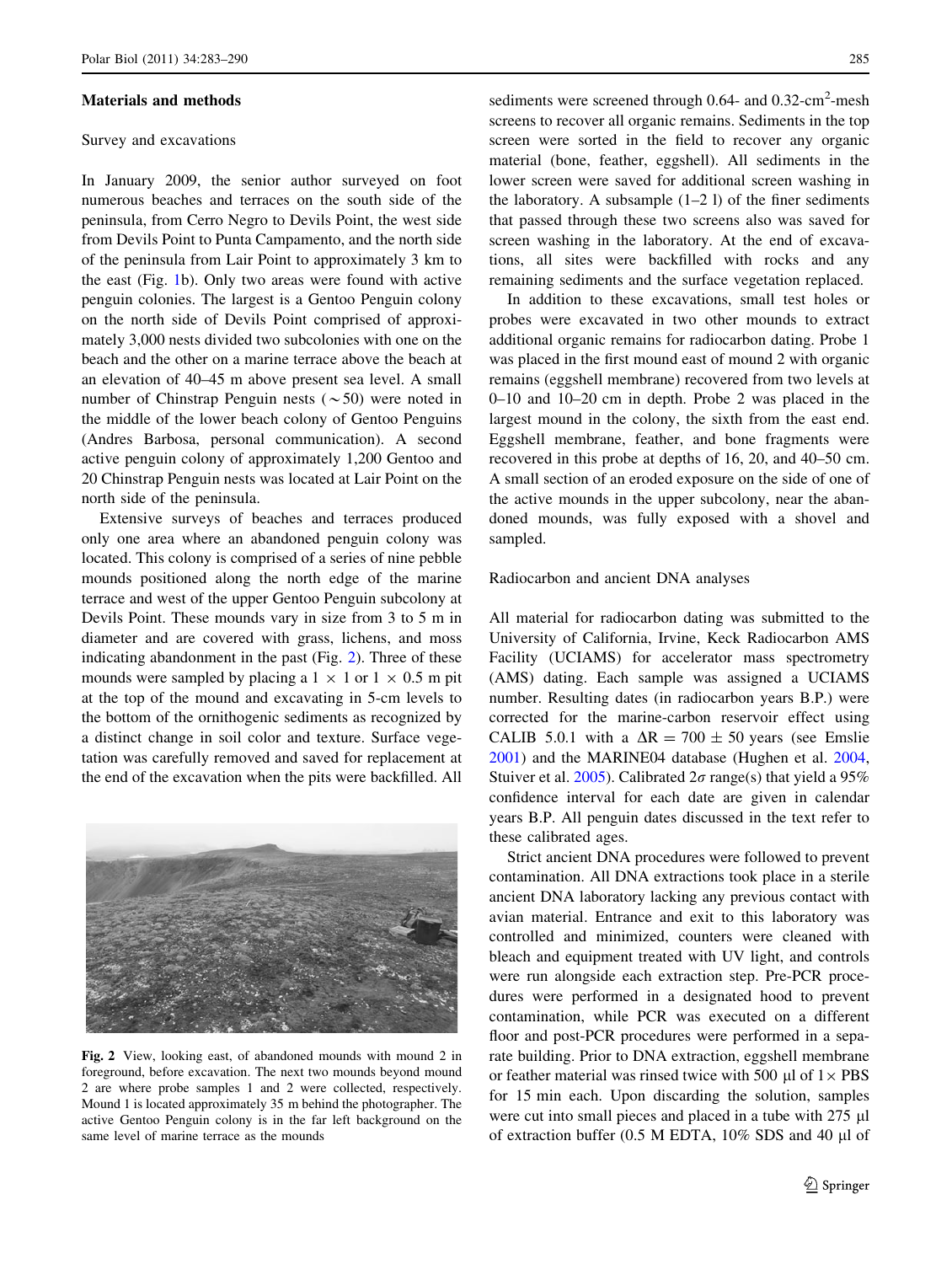10 ug/ml Proteinase K). Samples were incubated and agitated at  $55^{\circ}$ C for 48 h.

DNA was extracted following the Qiaquick PCR clean-up protocol. Three sets of primer pairs were designed to assist in genetic species diagnosis. From the DNA extracts, informative 150–175 base pair fragments were amplified from the mitochondrial genes cytochrome oxidase I (BC) and cytochrome b (cytb) using the following primer pairs (5'-3'): GACCAAATYTACAACGTAATCG (BC154-F) and GGTAGYAGTCAGAAGCTTATG (BC320-R); GAA ACACAGGCATCATCCTC (cytb340-F) and CAGGCY CATTCTACGAGGGTTTG (cytb490-R); as well as CCA GAAAACTTYACCCCAGC (cytb757-F) and GATTAGG AATAGGAYTAGTACGG (cytb915-R). Amplified samples were cleaned following the EXO-SAP-IT protocol and submitted to Macrogen, Inc., (Seoul, Korea) for sequencing. DNA sequences were cleaned using Sequencher (version 4.8) and diagnosed to species using the BLAST engine in GenBank (version 2.2.22).

## **Results**

Three abandoned mounds were excavated and designated mounds 1, 2, and 3. Mound 1 is at the west end of the abandoned colony, farthest from the active colony, and appeared to be the oldest based on the greater amount of vegetation (grass and moss) on its surface. However, the excavation of a  $1 \times 1$  m pit revealed that this mound was very shallow as only one 5-cm level was excavated before reaching the bottom of ornithogenic sediments. Eggshell membrane and feather fragments were recovered, but no bone. Mound 2 was located to the east of mound 1 and had an inactive Giant Petrel (Macronectes giganteus) nest on its north edge and on the edge of the marine terrace. Here, a  $1 \times 0.5$  m pit was established and excavated in four levels to the bottom of the ornithogenic sediments. Eggshell membrane and feather fragments were recovered from all levels, with small pieces of bone also found in levels 1 and 3. Mound 3 is the second mound from the east end and the largest of all the abandoned mounds. A  $1 \times 0.5$  m pit was placed on the top center of this mound and excavated to level 8 before reaching the bottom of the ornithogenic sediments (Fig. 3). The organic remains from each level were dominated by eggshell membrane and feather fragments, with some bone fragments in level 1 and a broken penguin femur in level 7.

The exposure in the active colony revealed two layers of occupation to a depth of 22 cm below surface. The first or more recent occupation layer consists of 1–2 cm of black guano and organic debris with lighter brown ornithogenic sediments below to a depth of 13 cm below surface. A layer of reddish sand below this, to a depth of 18 cm below



Fig. 3 Stratigraphic profile of mound 3 showing the depth of the ornithogenic sediments at this site. A clear break in soil texture is visible at the bottom of the pit where natural terrace sediments are exposed

surface, is not ornithogenic and may represent a break in the penguin occupation of the site. From 18 to 22 cm, there is another layer of light brown to gray ornithogenic sediments before more reddish sands were encountered that are over 20 cm in depth with no further occupation levels below. Two sediment samples were collected from the top and lower ornithogenic layers. The active colony at Lair Point also was probed in several areas but was found to be very shallow (only 1–2 cm of guano with no soil development), and no samples were collected at this location.

These excavations and subsequent screen washing of sediments in the laboratory recovered hundreds of tissue samples, primarily eggshell membrane and feather fragments. Very little bone was encountered in the sites, with only a few small fragments recovered. Thus, bone could not be used to identify the species of penguin that formerly occupied this site. Eggshell membrane and feathers, however, were abundant and well preserved and therefore used for most radiocarbon and ancient DNA analyses.

A total of 26 samples of eggshell membrane, feather, and bone were submitted for radiocarbon analysis, of which 23 produced dates (Table [1\)](#page-4-0). These samples included six from levels 2–5 of mound 2, 16 from levels 1–8 of mound 3, and three from the top and lower layers (0–10 and 10–20 cm depth) of probe 1. One sample also was submitted from the lower gray ornithogenic layer in the active colony. Four of the radiocarbon samples from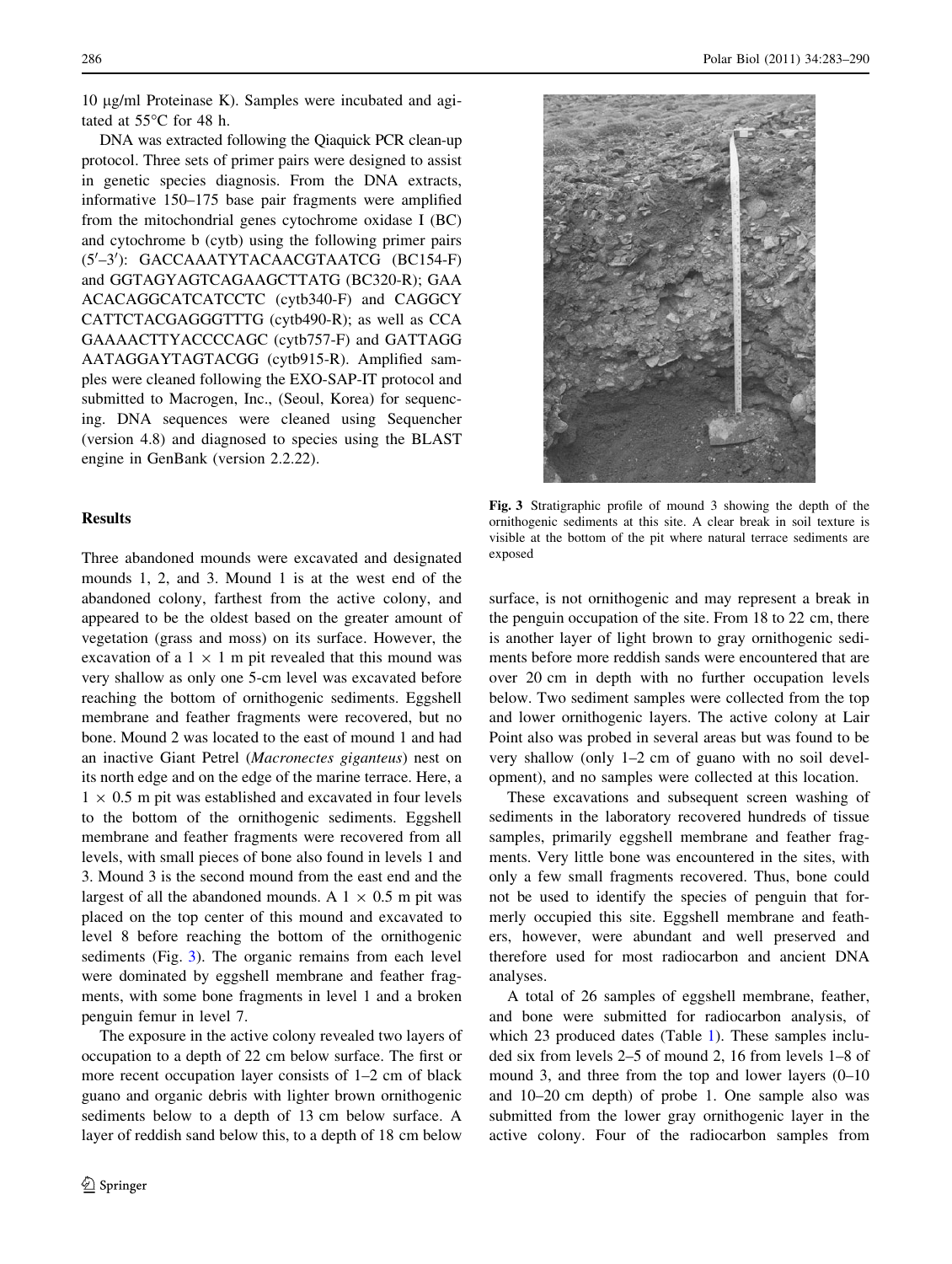<span id="page-4-0"></span>

| Table 1 Radiocarbon dates<br>(in years B.P.) on penguin<br>( <i>Pygoscelis</i> sp.) tissue from<br>three pebble mounds at an<br>abandoned colony and one from<br>an active Gentoo Penguin<br>colony on Byers Peninsula,<br>Livingston Island, Antarctica                                                                                                                                                                                                                                                                                                                                                                                                  |       | UCIAMS No. Site/Provenience               | Material                   | Radiocarbon age | Calibrated range |
|-----------------------------------------------------------------------------------------------------------------------------------------------------------------------------------------------------------------------------------------------------------------------------------------------------------------------------------------------------------------------------------------------------------------------------------------------------------------------------------------------------------------------------------------------------------------------------------------------------------------------------------------------------------|-------|-------------------------------------------|----------------------------|-----------------|------------------|
|                                                                                                                                                                                                                                                                                                                                                                                                                                                                                                                                                                                                                                                           | 59978 | M2 Level 2, 5-10 cm                       | Egg membrane $1225 \pm 20$ |                 | $260 - 40$       |
|                                                                                                                                                                                                                                                                                                                                                                                                                                                                                                                                                                                                                                                           | 59993 | M2 Level 3, 10-15 cm                      | Feather                    | $1285 \pm 15$   | 330-50           |
|                                                                                                                                                                                                                                                                                                                                                                                                                                                                                                                                                                                                                                                           | 59979 | M2 Level 4, 15-20 cm                      | Egg membrane               | $1320 \pm 20$   | $415 - 115$      |
|                                                                                                                                                                                                                                                                                                                                                                                                                                                                                                                                                                                                                                                           | 59994 | M2 Level 4, 15-20 cm                      | Feather                    | $1420 \pm 15$   | $465 - 270$      |
|                                                                                                                                                                                                                                                                                                                                                                                                                                                                                                                                                                                                                                                           | 59995 | M2 Level 5, 20-25 cm                      | Feather                    | $2175 \pm 15$   | 1155-915         |
|                                                                                                                                                                                                                                                                                                                                                                                                                                                                                                                                                                                                                                                           | 59996 | M2 Level 5, 20-25 cm                      | Feather                    | $1690 \pm 20$   | 655-500          |
|                                                                                                                                                                                                                                                                                                                                                                                                                                                                                                                                                                                                                                                           | 59997 | M3 Level 1, 0-5 cm                        | Feather                    | $1290 \pm 15$   | $360 - 60$       |
|                                                                                                                                                                                                                                                                                                                                                                                                                                                                                                                                                                                                                                                           | 59980 | *M3 Level 2, 5-10 cm                      | Egg membrane $1235 \pm 15$ |                 | 270-45           |
|                                                                                                                                                                                                                                                                                                                                                                                                                                                                                                                                                                                                                                                           | 68272 | M3 Level 2, 5-10 cm                       | Egg membrane $1260 \pm 15$ |                 | $295 - 50$       |
|                                                                                                                                                                                                                                                                                                                                                                                                                                                                                                                                                                                                                                                           | 9981  | M3 Level 3, 10–15 cm                      | Egg membrane $1260 \pm 15$ |                 | $295 - 50$       |
|                                                                                                                                                                                                                                                                                                                                                                                                                                                                                                                                                                                                                                                           | 59982 | M3 Level 4, 15-20 cm                      | Egg membrane $1290 \pm 20$ |                 | $360 - 60$       |
|                                                                                                                                                                                                                                                                                                                                                                                                                                                                                                                                                                                                                                                           | 68273 | M3 Level 4, 15-20 cm                      | Egg membrane $1365 \pm 15$ |                 | $160 - 150$      |
|                                                                                                                                                                                                                                                                                                                                                                                                                                                                                                                                                                                                                                                           |       |                                           |                            |                 | 215-190          |
|                                                                                                                                                                                                                                                                                                                                                                                                                                                                                                                                                                                                                                                           |       |                                           |                            |                 | 450-220          |
| Laboratory number is assigned<br>by the University of California,<br>Irvine, Keck Radiocarbon AMS<br>Facility (UCIAMS). Site<br>number and stratigraphic<br>position for each date are<br>provided with depth of each<br>level below modern ground<br>surface; M refers to mound.<br>Conventional radiocarbon age is<br>given in radiocarbon years B.P.,<br>and calibrated $2\sigma$ range(s) are in<br>calendar years B.P. Multiple<br>ranges are provided for<br>corrected dates that intersected<br>two or more regions on the<br>calibration curve. An asterisk<br>(*) indicates those samples that<br>were split in half for ancient<br>DNA analysis | 59998 | *M3 Level 5, 20–25 cm                     | Feather                    | $1280 \pm 20$   | $325 - 50$       |
|                                                                                                                                                                                                                                                                                                                                                                                                                                                                                                                                                                                                                                                           | 59985 | M3 Level 6, 25-30 cm                      | Bone                       | $1410 \pm 20$   | $465 - 265$      |
|                                                                                                                                                                                                                                                                                                                                                                                                                                                                                                                                                                                                                                                           | 59999 | M3 Level 7, 30-35 cm                      | Feather                    | $1370 \pm 15$   | $160 - 150$      |
|                                                                                                                                                                                                                                                                                                                                                                                                                                                                                                                                                                                                                                                           |       |                                           |                            |                 | 210-200          |
|                                                                                                                                                                                                                                                                                                                                                                                                                                                                                                                                                                                                                                                           |       |                                           |                            |                 | $455 - 225$      |
|                                                                                                                                                                                                                                                                                                                                                                                                                                                                                                                                                                                                                                                           | 59986 | *M3 Level 7, 30-35 cm                     | Bone                       | $1370 \pm 15$   | $160 - 150$      |
|                                                                                                                                                                                                                                                                                                                                                                                                                                                                                                                                                                                                                                                           |       |                                           |                            |                 | 210-200          |
|                                                                                                                                                                                                                                                                                                                                                                                                                                                                                                                                                                                                                                                           |       |                                           |                            |                 | $455 - 225$      |
|                                                                                                                                                                                                                                                                                                                                                                                                                                                                                                                                                                                                                                                           | 59987 | *M3 Level 8, 35-40 cm                     | Bone                       | $1450 \pm 15$   | 480-290          |
|                                                                                                                                                                                                                                                                                                                                                                                                                                                                                                                                                                                                                                                           | 60000 | M3 Level 8, 30-35 cm                      | Feather                    | $1565 \pm 20$   | 605-390          |
|                                                                                                                                                                                                                                                                                                                                                                                                                                                                                                                                                                                                                                                           | 60001 | M3 Level 8, 30-35 cm                      | Feather                    | $1545 \pm 20$   | 345-335          |
|                                                                                                                                                                                                                                                                                                                                                                                                                                                                                                                                                                                                                                                           |       |                                           |                            |                 | 550-350          |
|                                                                                                                                                                                                                                                                                                                                                                                                                                                                                                                                                                                                                                                           | 60003 | Probe $1, 0-10$ cm                        | Feather                    | $1170 \pm 15$   | $230 - 0$        |
|                                                                                                                                                                                                                                                                                                                                                                                                                                                                                                                                                                                                                                                           | 59988 | Probe 1, 0-10 cm                          | Bone                       | $1150 \pm 20$   | $230 - 160$      |
|                                                                                                                                                                                                                                                                                                                                                                                                                                                                                                                                                                                                                                                           | 60002 | Probe 1, 10-20 cm                         | Feather                    | $1295 \pm 20$   | $375 - 65$       |
|                                                                                                                                                                                                                                                                                                                                                                                                                                                                                                                                                                                                                                                           | 75932 | Upper subcolony, lower gray layer Feather |                            | $1445 \pm 20$   | 480-285          |

Table 2 Samples of eggshell membrane and feather shafts that were positively diagnosed as Gentoo Penguin by ancient DNA

| Site (Tissue)                 | Level                  | Gene used            |  |
|-------------------------------|------------------------|----------------------|--|
| Probe 1 (feather shaft)       | Level $1, 0$ – $10$ cm | Cytochrome oxidase I |  |
| M <sub>2</sub> (egg membrane) | Level 4, $15-20$ cm    | Cytochrome oxidase I |  |
| M3 (egg membrane)             | *Level 2, $5-10$ cm    | Cytochrome b         |  |
| M3 (egg membrane)             | *Level 5, $20-25$ cm   | Cytochrome oxidase I |  |
| M3 (egg membrane)             | Level $6, 25-30$ cm    | Cytochrome oxidase I |  |
| M3 (egg membrane)             | *Level 7, 30–35 cm     | Cytochrome b         |  |
| M3 (egg membrane, $n = 3$ )   | *Level 8, $35-40$ cm   | Cytochrome b         |  |

All samples are based on one tissue extraction except as noted. An asterisk (\*) indicates samples that were split in half for radiocarbon analysis, but only one (M3 Level 2) produced a date

mound 3 were large enough to split in half and use for ancient DNA extraction as well, but only one produced sufficient material for a date (Table 2). Most of the dates from the abandoned mounds indicate a relatively recent occupation of this colony by breeding penguins. These dates indicate occupation of Byers Peninsula by breeding penguins perhaps as early as 1100 B.P., but the occupation seems to have been well established by 400–500 B.P.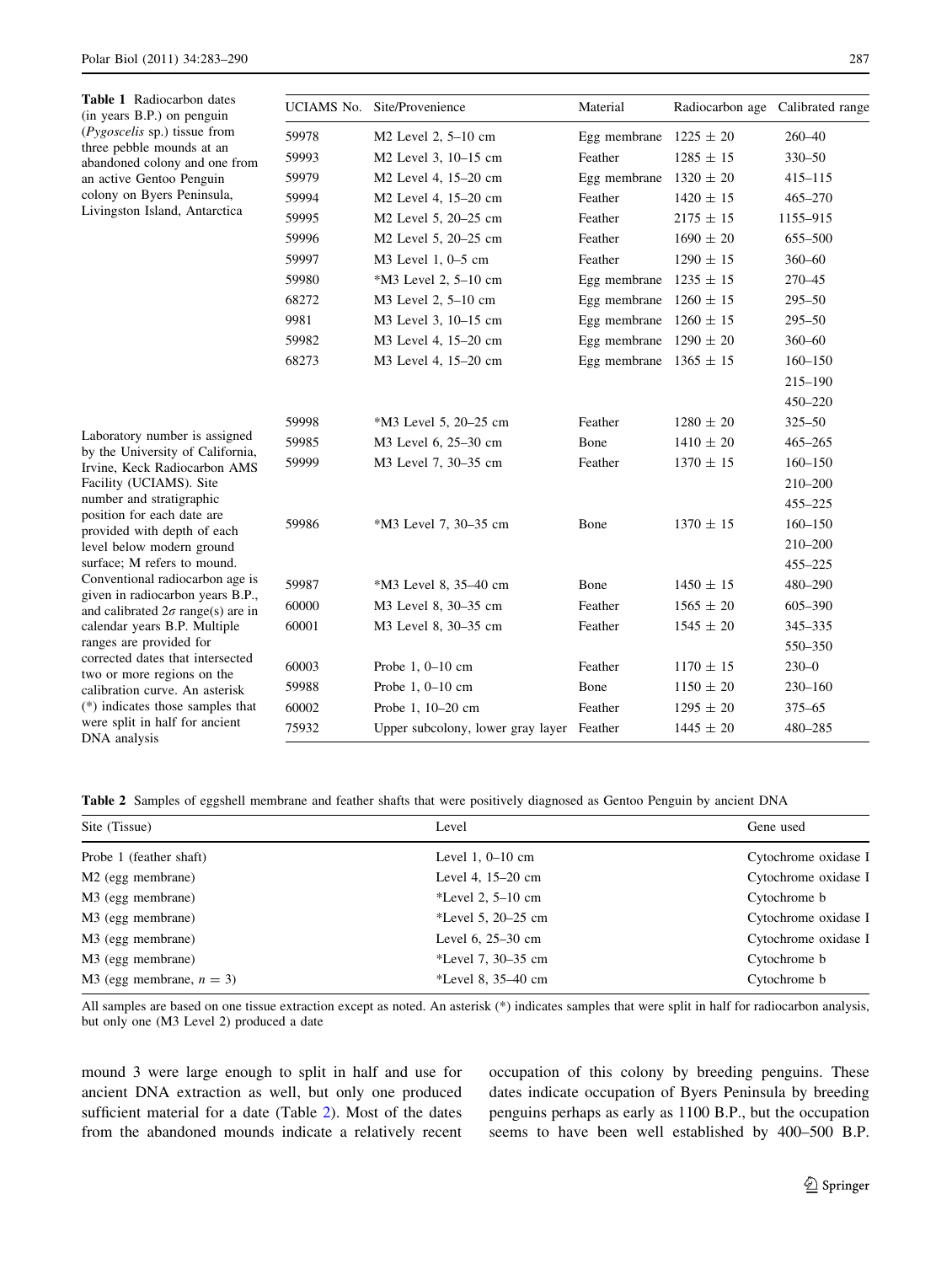Occupation since that time appears to have been continuous to the present, though the size of the population did not change substantially.

A total of 31 DNA extractions were completed on 19 feather and egg membrane samples, of which 12 were subjected to two separate extractions. Ten extractions did not yield a successful amplification, but ancient DNA was successfully extracted from nine feather and eggshell membranes from five abandoned mounds; the samples also came from various stratigraphic levels (Table [2](#page-4-0)). Nine samples (47% amplification success) provided good sequences with generally  $>1$  successful amplification per source, for a total of 24 DNA sequences. Amplification in the control tubes was never observed. Six samples (12 sequences, two per sample) were sequenced for the cytochrome oxidase I fragment. From this marker, two samples yielded human contamination, one sample was positively identified as Gentoo Penguin, and three PCR products contained a mixture of both human and Gentoo Penguin DNA. The remaining samples were used to sequence the cytochrome b fragments. Of these, five samples (ten sequences) were positively identified as Gentoo Penguin based on the cytochrome B gene. Overall, although some contamination was present, none of the samples yielded sequences that were identifiable as Adélie  $(Pygoscelis)$ adeliae) or Chinstrap Penguins.

## **Discussion**

Most research on abandoned penguin colonies has focused on the Adélie Penguin as it is the most abundant species in Antarctica with the most extensive fossil record (Emslie et al. [2007\)](#page-6-0). This species also is found exclusively in Antarctica and thus is an excellent indicator of changes in climate and the marine environment in this region (Ainley [2002\)](#page-6-0). Gentoo Penguins are less well known for their occupation history and are more sub-Antarctic in distribution with the most southern extent of its range in the Antarctic Peninsula (Williams [1995\)](#page-7-0). In recent decades, this species has increased in numbers and extended its range to the south, now breeding as far south as Palmer Station, Anvers Island (Smith et al. [1999](#page-6-0), McClintock et al. [2008\)](#page-6-0). Previous investigations into abandoned penguin colonies at Palmer Station revealed an occupation record extending to  $600-700$  B.P., but only for Adélie Penguins (Emslie et al. [1998](#page-6-0)). Gentoo Penguins first occupied Palmer Station in 1994, apparently for the first time in at least the past 700 years, indicating that the southward expansion by this species is a recent event.

Only two other abandoned Gentoo Penguin colonies have been investigated prior to now, Copa Sites 1 and 3 in Admiralty Bay, King George Island, Antarctic Peninsula (Emslie et al. [2003](#page-6-0)). These sites also were relatively young when first occupied, with Site 1 slightly older at less than 600 B.P. and Site 3 at less than 500 B.P. The site at Byers Peninsula is now the oldest known Gentoo Penguin colony in Antarctica, but still relatively young at less than 1100 B.P. These young occupation ages reflect a general trend for all three pygoscelid penguins in the northern Antarctic Peninsula. To date, no older abandoned colonies have been found in this region, though more ancient sedimentary deposits containing penguin remains have been reported.

Older penguin deposits have been reported from raised beaches, terraces, and lake deposits at King George Island, indicating that pygoscelid penguins have been in this region as early as the mid-Holocene (Tatur [1989](#page-6-0), Sun et al. [2000](#page-6-0); del Valle et al. [2002;](#page-6-0) Wang et al. [2007](#page-7-0)). Tatur ([1989\)](#page-6-0) reported buried deposits of penguin bones on Penguin Ridge, Thomas Point. His Trench X, 45 m above sea level, produced two buried layers (levels 3–5) over 1 m deep with penguin bones identified as Adélie and Chinstrap Penguin mixed with gravel, sand, and silts. While the bones were too mineralized for radiocarbon dating, a peat deposit above these layers at 40–50 cm depth provided an age of  $4950 \pm 50$  B.P. at the base of the peat (Birkenmajer et al. [1985](#page-6-0)). Thermoluminescence dating of sands covering the bones supports this age (A. Tatur, personal communication). If correct, this would represent one of the earliest dates of pygoscelid occupation in the northern Antarctic Peninsula. Also on King George Island, del Valle et al. [\(2002](#page-6-0)) report buried layers of penguin and other bird remains in raised beach deposits at Potter Peninsula. Most of the bones were identified as Adélie Penguin, with some Gentoo Penguin as well. Radiocarbon dates placed these remains in the mid-Holocene, or 4450–4540 B.P. On Ardley Island, Maxwell Bay, Sun et al. ([2000,](#page-6-0) [2004\)](#page-6-0) and Wang et al. ([2007\)](#page-7-0) report lake and sediment cores with penguin guano (based on geochemical composition) dating to 3000 B.P. Fluctuations in bio-elements in these cores revealed that penguin populations (based on guano impact on the sediments) fluctuated through time, with the lowest populations levels from 1800 to 2300 B.P. and highest at 1400–1800 B.P. Finally, Zale ([1994\)](#page-7-0) also studied biochemical composition of penguin-impacted lake sediments near an active Adélie Penguin colony at Lake Boeckella, Hope Bay, to hypothesize that this area has been occupied by breeding penguins since 5550 B.P.

Ancient penguin DNA was first successfully sequenced from Adélie Penguin bones in Antarctica by Lambert et al. [\(2002](#page-6-0)) to investigate rates of mitochondrial evolution in this species over the past 6,000 years. Emslie et al. ([2003\)](#page-6-0) used ancient DNA methodology to positively identify pygoscelid species that occupied abandoned colonies in Admiralty Bay, King George Island, using bone fragments recovered from excavations at five of these sites. This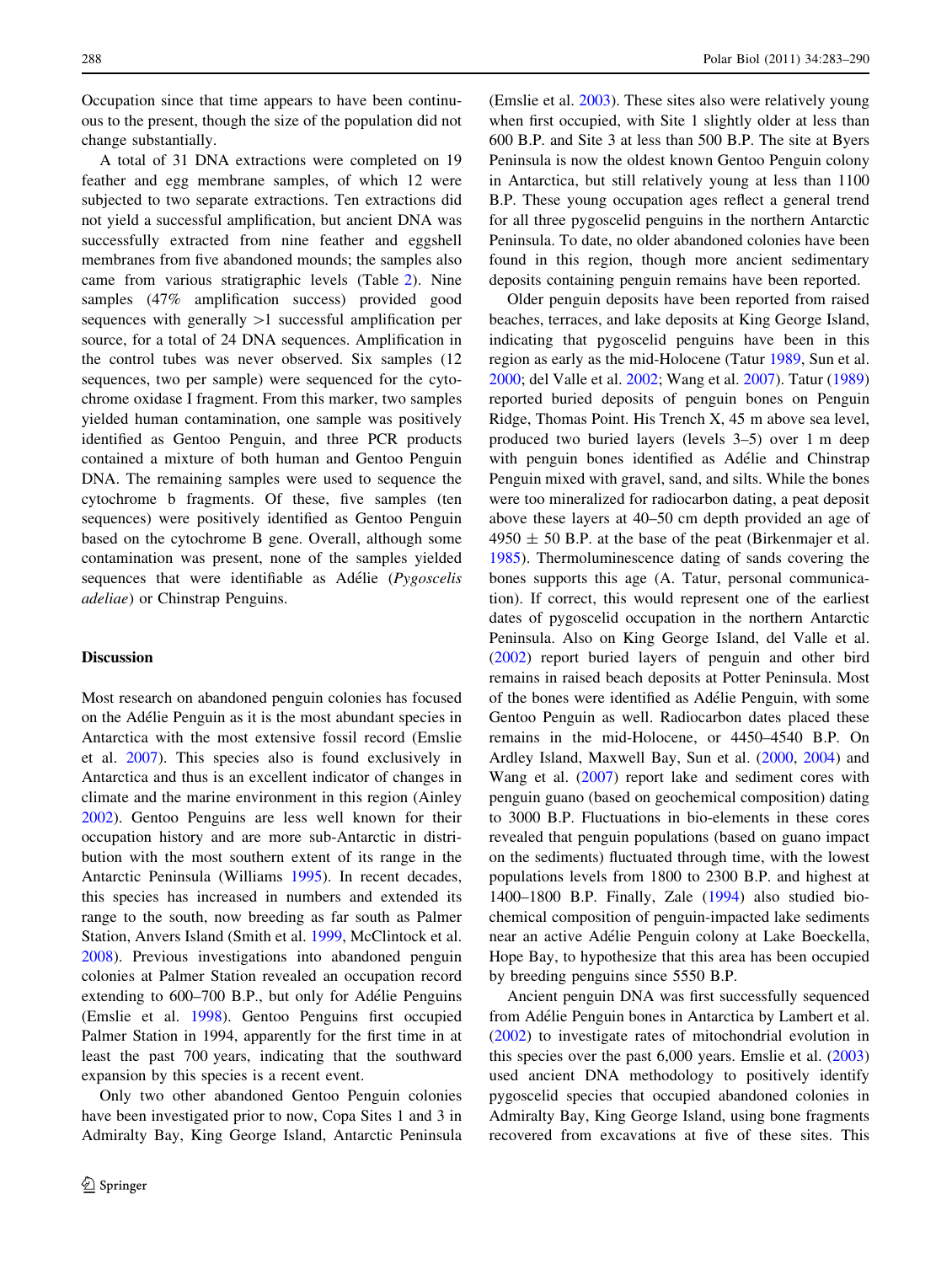<span id="page-6-0"></span>research was followed by that of Shepherd et al. (2005) who used ancient microsatellite DNA, also from Adélie Penguin bones, to determine microevolutionary change in Antarctica at one location over 6,000 years. Subramanian et al. (2009) used mitochondrial genomes to investigate microevolutionary rates in Adélie Penguins from bones dating as old as 44,000 years.

Our results add new information to the occupation history of Gentoo Penguins in the Antarctic Peninsula. These data so far indicate that this species did not expand into the peninsula from northern sub-Antarctic regions until the late Holocene, or within the past 1,100 years, even though suitable habitat existed in locations such as Byers Peninsula by 3000 B.P. This record also indicates an over 2000-year lag after deglaciation of Byers Peninsula before penguins moved into this region. Geochemical analysis of soils at Barton Peninsula, King George Island, indicates rapid expansion of the Gentoo Penguin colony there over the past 60 years (Zhu et al. [2005\)](#page-7-0). Expansion by Gentoo Penguins as far south as Palmer Station, Anvers Island, occurred only within the past 20 years, perhaps in response to warming trends that are especially impacting the Antarctic Peninsula (McClintock et al. 2008). Data from geological deposits demonstrate that Adélie and Chinstrap Penguins were present in the Antarctic Peninsula by the mid-Holocene. Thus, it appears that Gentoo Penguins were relatively late in colonizing the Antarctic Peninsula from sub-Antarctic regions. This hypothesis can be tested with additional sampling of fossil and sub-fossil penguin deposits in the Antarctic Peninsula.

Acknowledgments This research was funded by NSF Grant ANT 0739575. We thank the Spanish Polar Program, and in particular A. Camacho, A. Quesada, C. Rochera, H. Moreno, and the captain and crew of the vessel Las Palmas for logistical support in the field. Maps were also provided by the Spanish Polar Program. We thank A. Barbosa and X. Liu for assistance in the field and J. Southon, University of California, Irvine, Keck Radiocarbon AMS Facility, and W. Cooper for assistance with radiocarbon dating. We also thank C. Hjort, A. Tatur, and one anonymous reviewer for helpful comments that improved this manuscript. Part of this research was completed by K. Baumann as an Honor's Thesis at UNCW.

#### References

- Ainley DG (2002) The Adélie Penguin: Bellwether of climate change. Columbia University Press, New York
- Birkenmajer K, Ochyra R, Olsson IK, Stuchlik I (1985) Mid-Holocene radiocarbon dated peat at Admiralty Bay, King George Island, West Antarctica. Bull Polish Acad Sci Ser Sci de la Terre 33:3–12
- Björck S, Håkansson H, Zale R, Karlén W, Jönsson BL (1991) A late Holocene lake sediment sequence from Livingston Island, South Shetland Islands, with palaeoclimatic implications. Antarct Sci 3:61–72
- Björck S, Hjort C, Ingólfsson Ó, Zale R, Ising J (1996) Holocene deglaciation chronology from lake sediments. In: López-Martínez J, Thomson MRA, Martínez de Pisón E et al (eds) Geomorphological map of Byers Peninsula, Livingston Island. BAS GEOMAP Ser, Sheet 5-A, 1:25000, with supplementary text, pp 49–51
- del Valle R, Montalti D, Inbar M (2002) Mid-Holocene macrofossilbearing raised marine beaches at Potter Peninsula, King George Island, South Shetland Islands. Antarct Sci 14:263–269
- Emslie SD (2001) Radiocarbon dates from abandoned penguin colonies in the Antarctic Peninsula region. Antarct Sci 13:289– 295
- Emslie SD, Fraser W, Smith RC, Walker W (1998) Abandoned penguin colonies and environmental change in the Palmer Station area, Anvers Island, Antarctic Peninsula. Antarct Sci 10:257–268
- Emslie SD, Ritchie P, Lambert D (2003) Late-Holocene penguin occupation and diet at King George Island, Antarctic Peninsula. Amer Geophys Union Antarct Res Ser 79:171–180
- Emslie SD, Coats L, Licht K (2007) A 45000-year record of Adélie Penguins and climate change in the Ross Sea, Antarctica. Geology 35:61–64
- Hughen KA, Baillie MGL, Bard E et al (2004) Marine04 Marine radiocarbon age calibration, 26–0 ka BP. Radiocarbon 46:1059– 1086
- Ingólfsson Ó, Hjort C, Berkman PA, Björck S, Colhoun E, Goodwin ID, Hall B, Kirakawa K, Melles M, Möller P, Prentice ML (1998) Antarctic glacial history since the Last Glacial Maximum: an overview of the record on land. Antarct Sci 10:326–344
- Ingólfsson Ó, Hjort C, Humlum O  $(2003)$  Glacial and climate history of the Antarctic Peninsula since the Last Glacial Maximum. Arctic Antarct and Alpine Res 35:175–186
- Lambert DM, Ritchie PA, Millar CD, Holland B, Drummond AJ, Baroni C (2002) Rates of evolution in ancient DNA from Adélie Penguins. Science 295:2270–2273
- McClintock J, Ducklow H, Fraser W (2008) Ecological responses to climate change on the Antarctic Peninsula. Am Sci 96:302–310
- Pearson M, Stehberg R, Senatore MX, Gatica C (2010) Conserving the oldest historic sites in the Antarctic: the challenges in managing the sealing sites in the South Shetland Islands. Polar Rec 46:57–64
- Quesada A, Camacho A, Rochera C, Velázquez D (2009) Byers Peninsula: a reference site for coastal, terrestrial and limnetic ecosystem studies in maritime Antarctica. Polar Sci 3:181–187
- SCAR (2003) Twenty-fifth Antarctic Treaty Consultative Meeting, Warsaw, Poland, 10–20 September 2002. SCAR Bull 150
- Shepherd LD, Millar CD, Ballard G, Ainley DG, Wilson PR, Haynes GD, Baroni C, Lambert DM (2005) Microevolution and megaicebergs in the Antarctic. Proc Natl Acad Sci 102:16717–16722
- Smith RC, Domack E, Emslie S, Fraser W, Ainley DG, Baker K, Kennett J, Leventer A, Stammerjohn S, Mosley-Thompson E, Vernet M (1999) Marine ecosystem sensitivity to climate change. Bioscience 49:393–404
- Stuiver M, Reimer PJ, Reimer RW (2005) CALIB 5.0. [http://radiocarbon.pa.qub.ac.uk/calib/.](http://radiocarbon.pa.qub.ac.uk/calib/) Accessed on 15 July 2010
- Subramanian S, Denver DR, Millar CD, Heupink T, Aschrafi A, Emslie SD, Baroni C, Lambert DM (2009) High mitogenomic evolutionary rates and time dependency. Trends Genetic 25:482–486
- Sun L, Xie Z, Zhao J (2000) A 3,000-year record of penguin populations. Nature 407:858
- Sun L, Zhu R, Yin X, Liu X, Xie Z, Wang Y (2004) A geochemical method for the reconstruction of the occupation history of a penguin colony in the maritime Antarctic. Polar Biol 27:670–678
- Tatur A (1989) Ornithogenic soils of the maritime Antarctic. Polish Polar Res 10:481–532